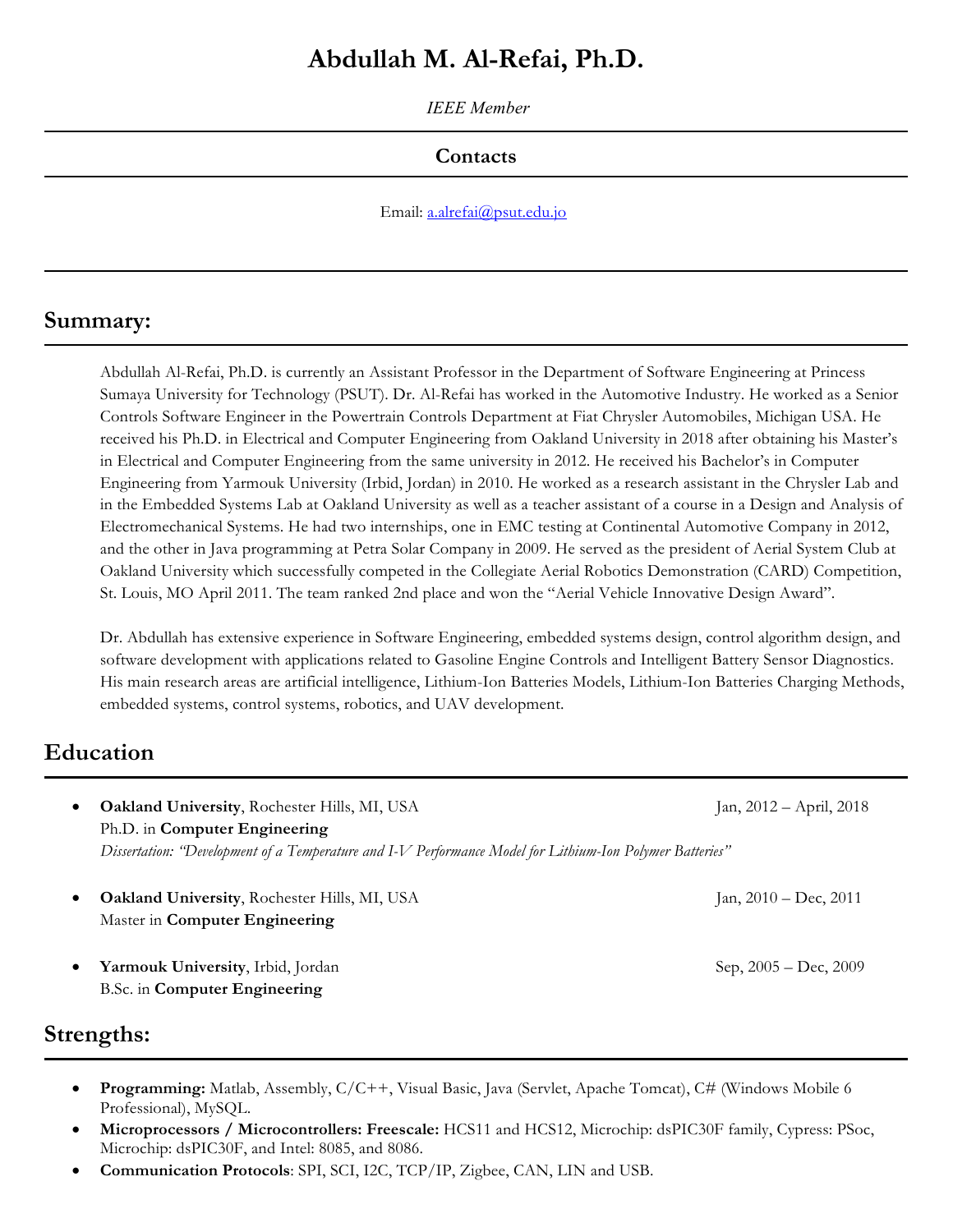- **Software Tools:** Matlab Simulink, Matlab Targetlink, Matlab State flow, PSpice, Code Write, Freescale CodeWarrior, Cypress PSoC Programmer, Provetech., ETAS INCA, and ETAS EHOOKS.
- **Data Acquisition**: NI USB-6008 DAQ systems, I-Box.
- Strong logical and analytical skills.
- Outstanding written and verbal skills.
- Ability to work in a group environment.
- Understanding of essential automotive terms.
- Ability to work in a fast-paced environment.
- Strong background in mathematics and physics.

# **Academic and Industrial Experience:**

#### **Princess Sumaya University for Technology, Amman, Jordan 09/2020 – Present Assistant Professor of Software Engineering**

#### **Highlights:**

- Joined PSUT as an Assistant Professor of Software Engineering at the King Hussein School of Computing Sciences on September, 2020.
- Teaching: Taught various Software Engineering classes such as the Introduction to Software Engineering, System Analysis and Design, and the Introduction to Computer Science courses.

#### **Al-Ahliyya Amman University, Amman, Jordan 08/2019 – 08/2020 Assistant Professor of Computer Engineering**

## **Highlights:**

- Joined AAU as an Assistant Professor of Computer Engineering at the School of Engineering on August, 2019.
- Lead the department's ABET accreditation committee which planned in receiving ABET accreditation for the Computer Engineering Program.
- Participates in the establishment of all academic and non-academic policies and procedures.
- Teaching: Taught various Computer Engineering classes such as Algorithms, Selected Topics in Computer Engineering (Arduino), Computer Skills (C++), Computer Organization and Design, and Technical Writing courses.
- Research: Artificial intelligence, robotics, and Lithium-Ion Batteries Models.

## **Fiat Chrysler Automobiles, Auburn Hills, MI 08/2016 – 08/2019 Senior Controls Software Engineer On-Board Diagnostics Development Team**

## **Highlights:**

- He is working as a Senior Controls Software Engineer for the Powertrain Department as part of the On-Board diagnostics development team.
- His job responsibilities are analysing, designing, controlling, developing algorithms, and implementing software to meet high level/functional requirements within program timelines. He is also responsible for defining on-board diagnostics test procedures for all OBD fault codes of current/next-generation powertrains of FCA vehicles that must be verified per the California Air Resources Board OBD Regulations.
- Control algorithm development is done using Matlab-Simulink and rapid prototyping tools.
- Product software development tools that were used to design and implement a new OBD diagnostic:
	- Matlab-Simulink, Matlab-TargetLink, Data Dictionary, and Code Write.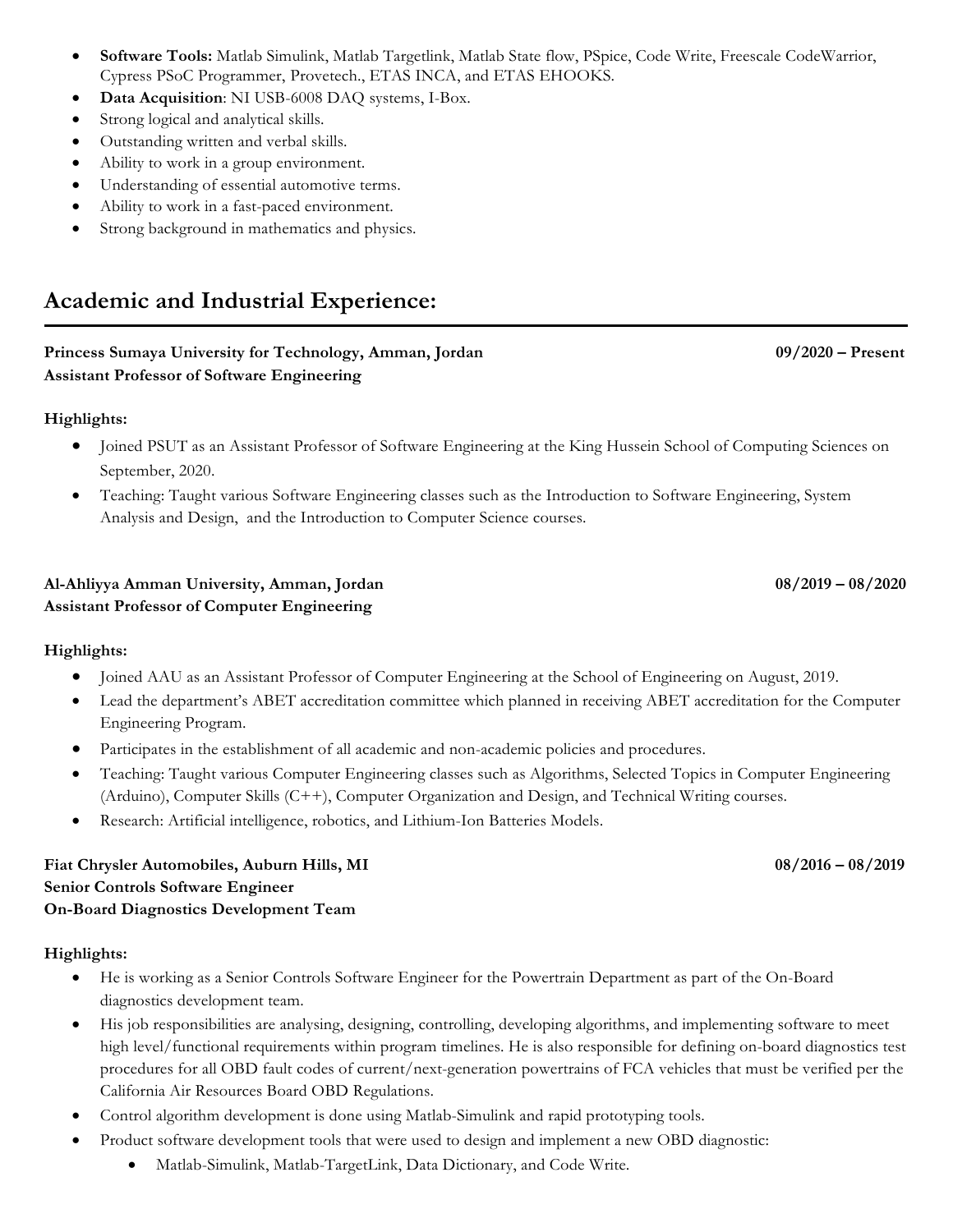- Programming languages were used to implement new features: C and C++.
- These tools are used to develop algorithms and follow its development through implementing production software, such as the development of all supporting documentation (including DFMEA, testing and validation reports) and calibration guides.
- This work is performed in the vehicle, dynamometer and/or simulator environments (Hardware in the Loop).
- He is the feature team leader for the following diagnostics:
	- Intelligent Battery Sensor Battery Temperature Rationality
	- Intelligent Battery Sensor Communications Diagnostics
	- Intelligent Battery Sensor State of Charge Rationality
	- Intelligent Battery Sensor Voltage and Current Diagnosis

# **Fiat Chrysler Automobiles, Auburn Hills, MI 04/2014 – 08/2016 Production Development Engineer Sensor and Actuator Feature Team**

#### **Highlights:**

- Responsible for analysing, designing, developing, and maintaining software of the sensors and actuators systems.
- Product development tools that were used to implement a new feature are:
	- Matlab-TargetLink, Data Dictionary, and Code Write.
- Programming languages were used to implement new feature: C and C++.
- Product diagnostic tools that were used to test new features are:
	- HIL, INCA, and NGC Tools.

## **Chrysler Lab at Oakland University, Rochester Hills MI 10/2012 –04/2014 Research Assistant Fuel Economy Correlation Project**

## **Highlights:**

- Using Chrysler's HIL at Oakland University in a Fuel economy correlation project.
- Simulating FTP drive cycle (City cycle and highway) using HIL-Provetech software.
- Collecting experimental data from a vehicle.
- Analysing Simulation data for correlation with experimental vehicle data.

## **Oakland University, Rochester Hills MI 09/2010 – 04/2014 Teacher Assistant**

#### **Highlights:**

- Lab instructor of a course on Design and Analysis of Electromechanical Systems: Supervising the lab sessions, helping students with their projects, and participating in grading and evaluating the students.
- This course focused on designing, analysing, and testing electromechanical systems; statics, linear and rotational dynamics; introduction to microprocessors; team design project dealing with technical, economic, safety, environmental, and social aspects of a real-world engineering problem; written, oral, and visual communication, engineering ethics.

#### **Oakland University, Rochester Hills MI 01/2012 – 04/2018**

**Research Assistant**

**Study: Development of a Temperature and I-V Performance Model for Lithium-Ion Polymer Batteries Research** 

#### **Highlights:**

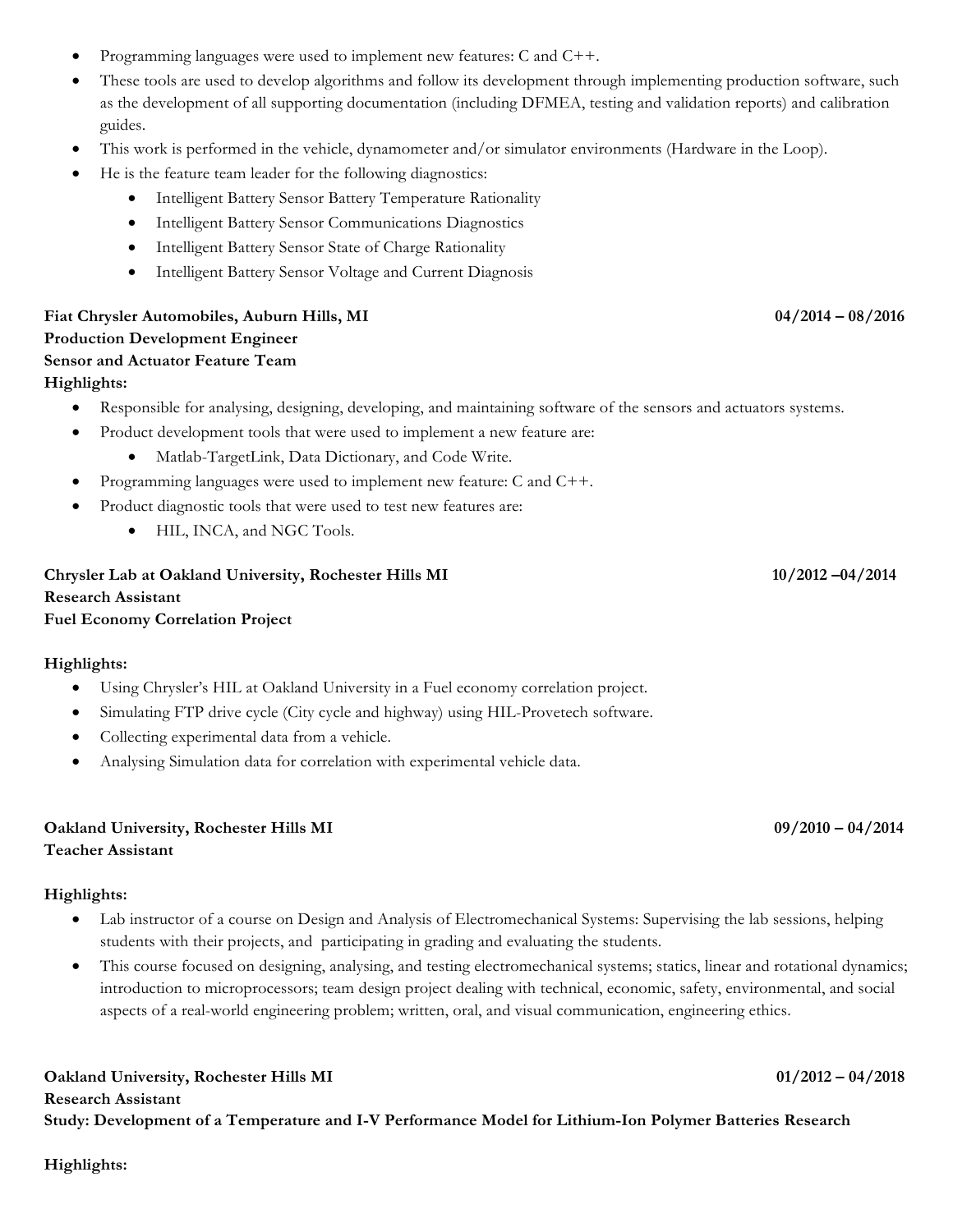- The purpose of this study is to develop a combined battery model that incorporates cell voltage and temperature for more accurate/efficient charging of Li-Ion Polymer batteries.
- A dynamic programmable charger was designed to implement and evaluate different charging algorithms.
- The Constant Current-Constant Voltage, Multistage Constant Current, and Constant Current Pulse charging methods of Lithium-Ion Polymer batteries were implemented by using this charger for experimental studies and analysis.
- These three traditional charging methods were experimentally evaluated and compared.
- The Chen and Mora's model and Al Hallaj's model were implemented and experimentally evaluated for three different traditional charging models. In this work, these models were used in order to provide the temperature estimation of Lithium-Ion Polymer batteries during the battery charging cycle.
- This work developed a combined battery model of Lithium-Ion Polymer batteries that included most of the significant battery parameters such as
	- $\blacktriangleright$  Cell Voltage
	- $\triangleright$  Cell Temperature
	- Ø Charging Current
	- $\triangleright$  SOC
	- $\triangleright$  Battery impedance
- The combined model was implemented and experimentally evaluated for three different traditional charging models.
- This combined model is necessary to design more accurate and efficient charging techniques of Lithium-Ion Polymer batteries.
- This work is one of the first to study and provide a model for battery cell voltage and temperature based on using only charging current as input.

# **Continental Automotive Company, Auburn Hills MI 07/2012 12:00 07/2011 – 01/2012 Electrical Engineering Internship**

## **Highlights:**

- Performing EMC tests and maintaining records of all the compliance testing
- Timely, accurate, and precise reporting of the data to the design teams.
- Communicating and interfacing with other associates and EMC experts while sharing information and experiences.
- Using CANoe and Engine simulator to perform EMC tests.
- Managing to upload project documents by using SharePoint.

#### **Oakland University, Rochester Hills MI 07/2012 –09/2012 Research Assistant GPS Receiver and Antenna Testing Project**

## **Highlights:**

- Testing different antenna types that were connected to various locations in a car. These antennas were connected to GPS receivers.
- Collecting experimental data from Mini-Van and Sedan cars.
- Recording the GPS data using the U-Center software.

**Oakland University, Rochester Hills MI 01/2011 –07/2011 Research Assistant Ultra low RPM motor**

**Highlights:**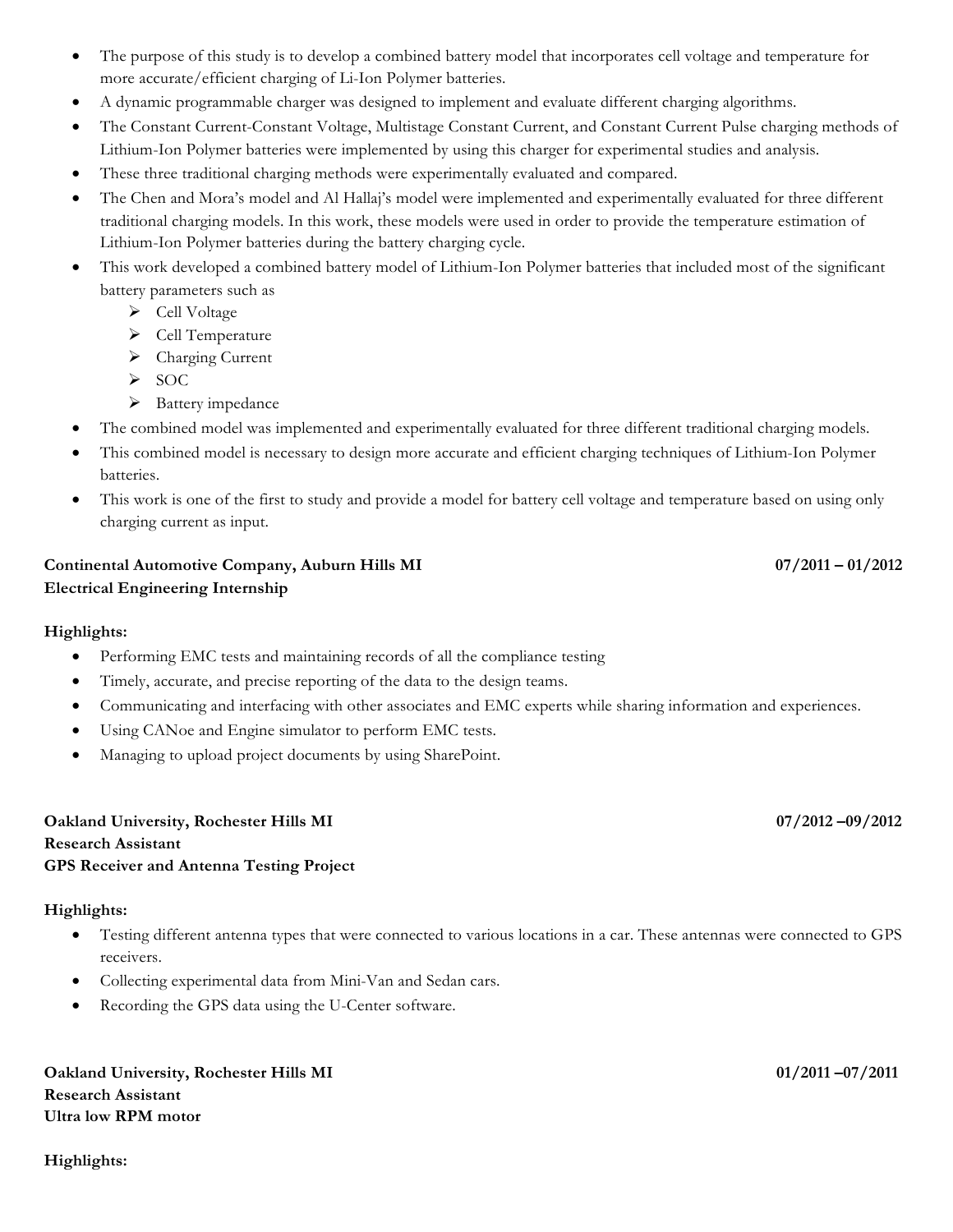- Developing an ultra-low RPM motor using NiTinol actuators to be used for cell culture cultivation in medical research labs. In order to generate rotation, the shrinking feature of NiTinol wire was used.
- Attaching five of NiTinol wires with the angle of 72° on a bearing on disc.
- Calculating the accurate timing and pulling force for each wire.
- Designing the PID control algorithm and implementing the code to rotate the motor in a uniform rotational speed.
- Controlling the system by using a Matlab-Simulink, NI DAQ, and Freescale HCS12 16 bit microcontroller.

**Oakland University, Rochester Hills MI 03/2011 - 04/ 2011**

#### **Research Assistant**

#### **Feedback Control of a Rotary Driven Inverted Pendulum**

#### **Highlights:**

- The objective of this project was to show that rotary encoders can be used as feedback sensors in a microcomputer-based control system to effectively balance the Pendulum in an upright position.
- Modeling and simulation with visualization of pendulum arms running in Simulink were used to design and test state space control before demonstrating it on a physical setup.
- Controlling balance in anti-sway position.

## **Oakland University, Rochester Hills MI 03/2011 - 04/ 2011 Research Assistant Graceful Degradation in Faulty System using checkpoints**

#### **Highlights:**

- The goal of this project was to demonstrates how a graceful degradation of multiple microcontrollers can be achieved.
- This project had four HCS12 microcontrollers that were connected on CAN bus network. The first microcontroller's duty was to preform critical tasks while the second microcontroller's job was non-critical. The third microcontroller's job was to store received check points, whereas the fourth microcontroller was connected to RC car lids.
- This project established how a graceful degradation can be achieved by stopping the non-critical task and running the critical task when a fault happens to the critical task executing microcontroller.
- Checking pointing allows resuming (not starting from scratch) the execution of the critical task by rolling back to a known valid state.

## **Petra Solar Company Lab at University of Central Florida, Orlando FL 06/2009 - 12/2009 Programming Internship Sun Wave System Installation Tool Developed software**

#### **Highlights:**

- Sun Wave System Installation tool was developed for handheld application that collects information about Sun wave System Installations, such as GPS information, pole ID, installation date and operator.
- The collected data can be synchronized, either online or offline to a Central Database Server.
- This data server is an essential resource for technical and management usage.

**Yarmouk University, Irbid, Jordan 02/2009 - 05/2009 Undergrad Final Project Estimation of Damaged Isolation Using Image**

#### **Highlights:**

• Estimation of Damaged Isolation Using Image Processing was the final graduation project.